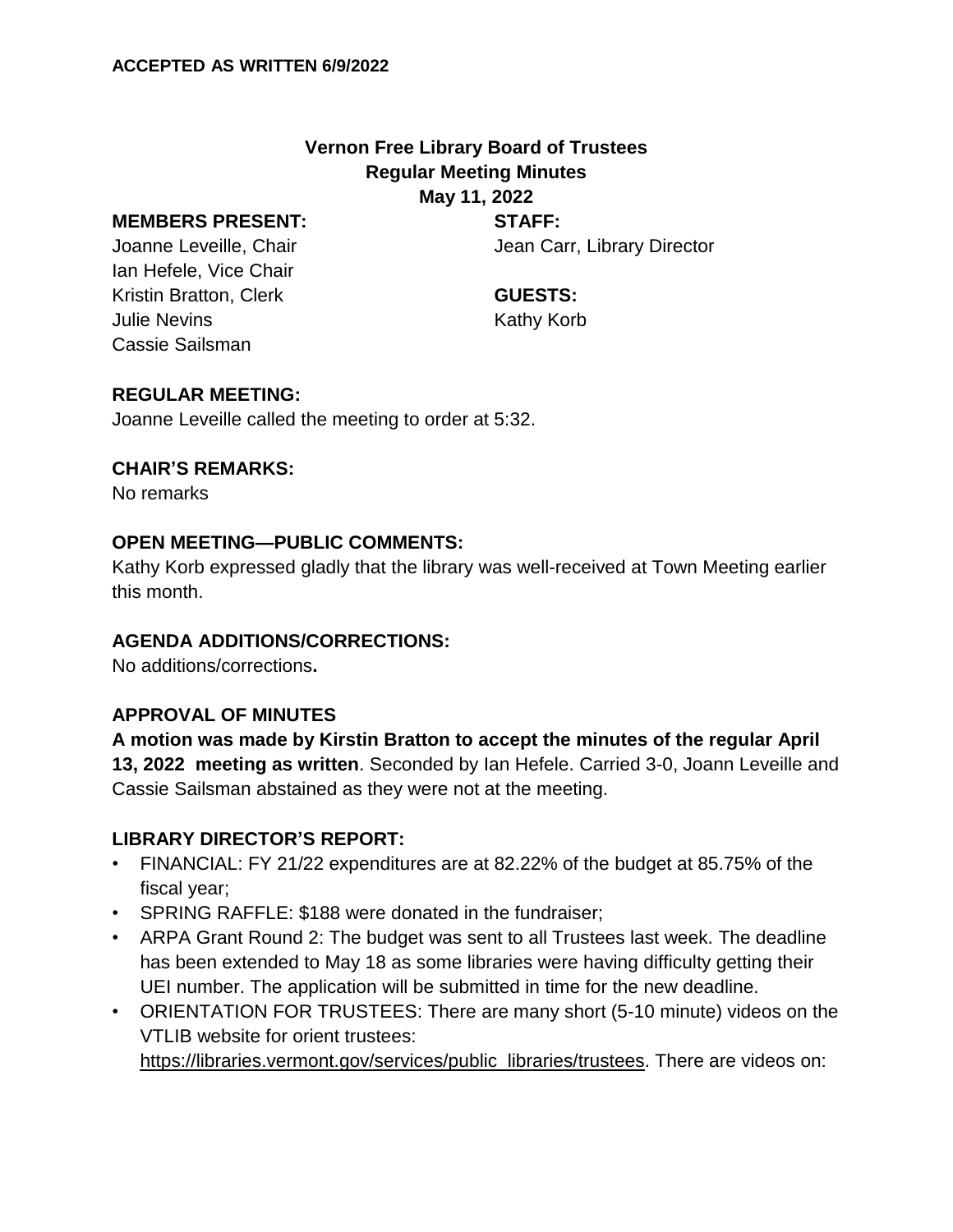### **ACCEPTED AS WRITTEN 6/9/2022**

Division of Duties, Turstees' Role and Responsibilities, Open Meeting Law, and more!

- TRUSTEE LISTSERV: Trustees should contact Josh Muse to be added to the email list: [joshua.Muse@vermont.gov](mailto:joshua.Muse@vermont.gov)
- WEBSITE UPDATE: Our webmaster will be doing a major update/upgrade next year. There will be a one-time fee of \$850 for this, which will cover the additional time and staffing required for the update. The funds for this update were not included in FY 22/23 budget that was just approved because the webmaster did not inform the Library Director about this expense in time. The Trustees determined that some of the funds can be taken from the marketing/fundraising line item, and additional funds can be raised from the gift fund.
	- The changes will start now, and should take 10-12 months to complete
	- This may be an opportunity to make the website more user-friendly, and provide the Library Director with more control over the layout and navigation of the website.
	- The webmaster will ask the Library Director for feedback before making the updates.
	- Per the Trustees' request, the Library Director will ask whether the webmaster can add a button for monetary donations to the website;

# **NEW BUSINESS:**

- The Trustees set the meeting times and reorganized the board.
	- **A motion was made by Ian Hefele that the Trustees meet on the second Wednesday of each month at 5:30 PM for the next year. The meetings will be held in the Vernon Free Library with Zoom options as the COVID-19 pandemic dictates**. Seconded by Joann Leveille. Carried 5-0.
	- Kristin Bratton nominated Cassie Sailsman to serve as the Chair. Seconded by Ian Hefele. Carried 4-0. Cassie Sailsman abstained.
	- Joann Leveille nominated Ian Hefele to serve as the Vice-Chair. Seconded by Kristin Bratton. Carried 4-0. Ian Hefele abstained.
	- Kristin Bratton nominated Julie Nevins to serve as the Secretary. Seconded by Cassie Sailsman. Carried 4-0. Julie Nevins abstained.
	- Joann Leveille nominated Kristin Bratton to serve as the Clerk. Seconded by Julie Nevins. Carried 4-0. Kristin Bratton abstained.
- The Trustees reviewed the General Operating Procedures and By-Laws and there were no changes from FY 21/22. The Board will update the names of the officers and officially sign the document at the June 8, 2022 meeting.
- Library Director Performance Review—Kristin Bratton sent a blank performance review form to all Trustees. Trustees will individually complete the form for discussion and compilation in Executive Session during the June 8, 2022 meeting.